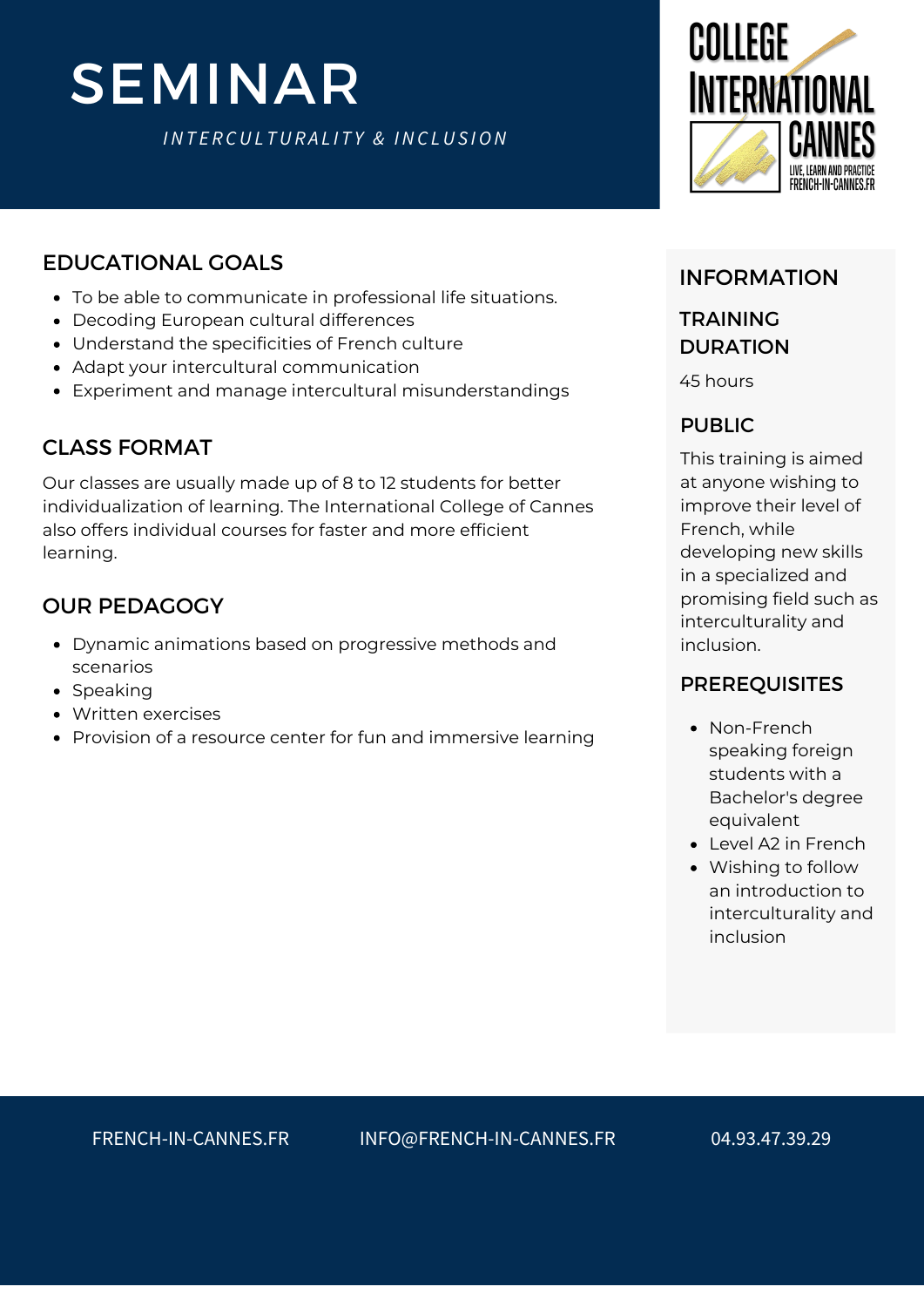# SEMINAR

*INT E R CUL TUR A L I T Y & INC LUS ION*



# OUR PROGRAM

- Intercultural issues
- Identify the working methods to be favored in an intercultural context
- Understand the impact of culture on your relationships
	- The notion of culture and interculturality: culture, perception and interpretation.
	- Decipher the traps of interculturality: prejudices, stereotypes ...
	- How are the French perceived abroad?
- Identify the major cultural differences
	- Measure the degree of affectivity, neutrality, individualism, collectivism.
	- Identify the decision-making mode: risks, delays, hierarchical distance.
	- Understanding the influence of time: monochronism and polychronism.
- Develop intercultural skills and knowledge
	- Identify intercultural points of vigilance: organization, decisionmaking process.
	- Identify uses and cultural codes in France and identify their constructions
	- Decoding European cultural differences
	- Overview of cultures
- Adapt your intercultural communication
	- Identify styles of communication across cultures: gaze, proxemics.
	- Understand and use ambiguity and clarity through the search for meaning.
	- Communicate with an intercultural group, create and sustain cohesion and an inclusive dynamic
	- o Identify the pitfalls of distance communication.
	- Manage cultural misunderstandings
- Know the different operating modes: by consensus or in conflict.
- Put into practice different tools to communicate better.
- Understand the nature of the commitments.

Please contact us for more details

### HOW TO ENROLL

START DATES<br>
START DATES<br>
Please contact under<br>
rour relationships<br>
turality, culture, perception and<br>
turality, iculture, perception and<br>
turality, individualism,<br>
the contact our team<br>
contact our team<br>
entrality, indivi To register, please contact our team via the contact page of our website, by email at info@french-incannes.fr or by phone at +33 (0)4 93 47 39 29

#### PRICE

Please contact us for more details

FRENCH-IN-CANNES.FR INFO@FRENCH-IN-CANNES.FR 04.93.47.39.29